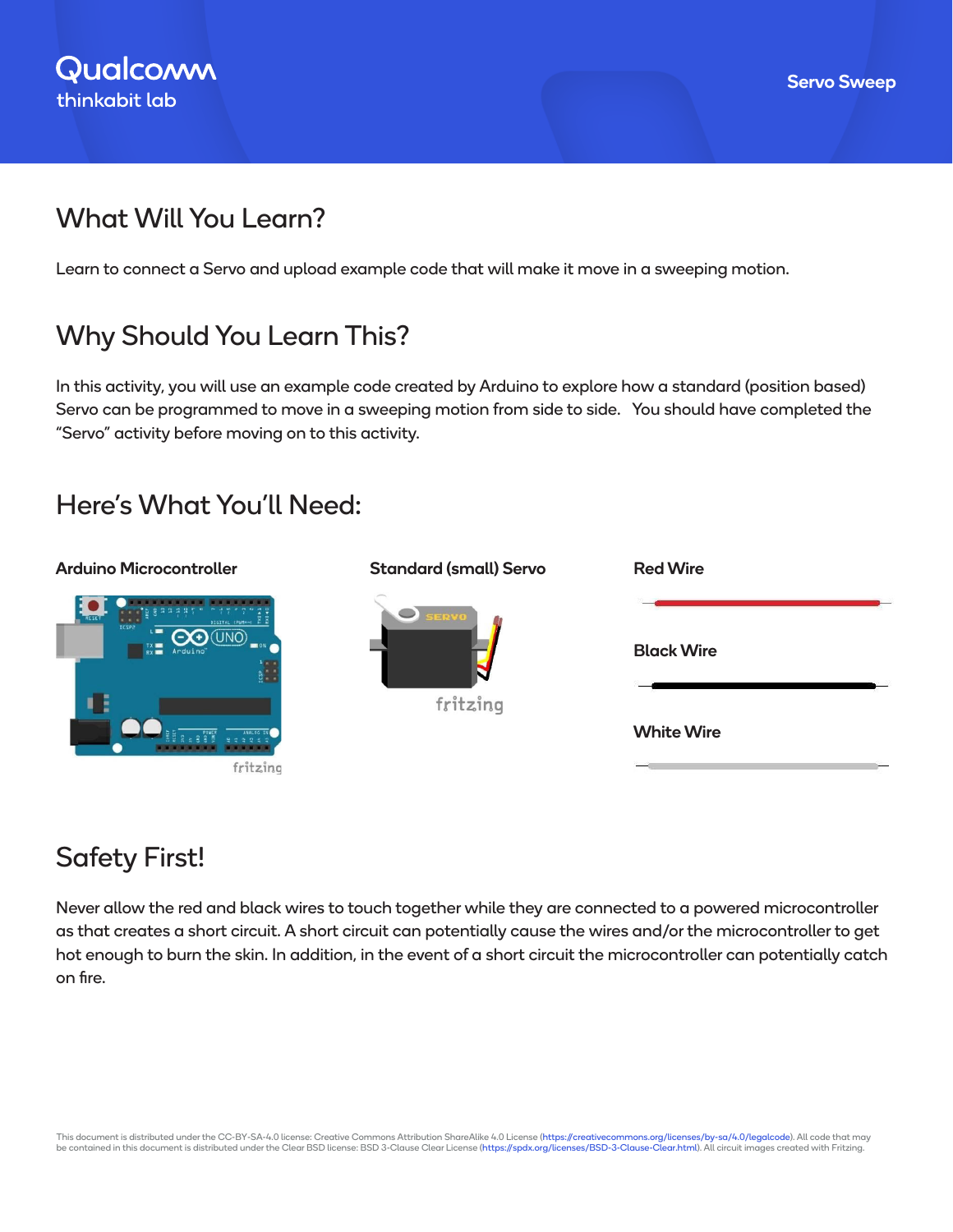### Let's Get Connected!

1. Connect the red and black wires to their respective places on the Servo. Connect the white wire to the yellow wire on the Servo. Note: Your wires attached to the Servo may be different colors than the ones pictured below. Remember, the color of the wire helps communicate its purpose. Red typically stands for positive (+), but sometimes manufacturers use orange instead. Black typically stands for negative (-), but sometimes brown is used. White typically stands for the control signal, but sometimes yellow is used.

Connect the red wire to Vin, the black wire to GND, and the white wire to pin 9.



fritzing

# Time to Upload Some Code!

1. Start by connecting the Arduino microcontroller to the computer via the USB cable. Open the Arduino programming software and check that you're connected to the right port.

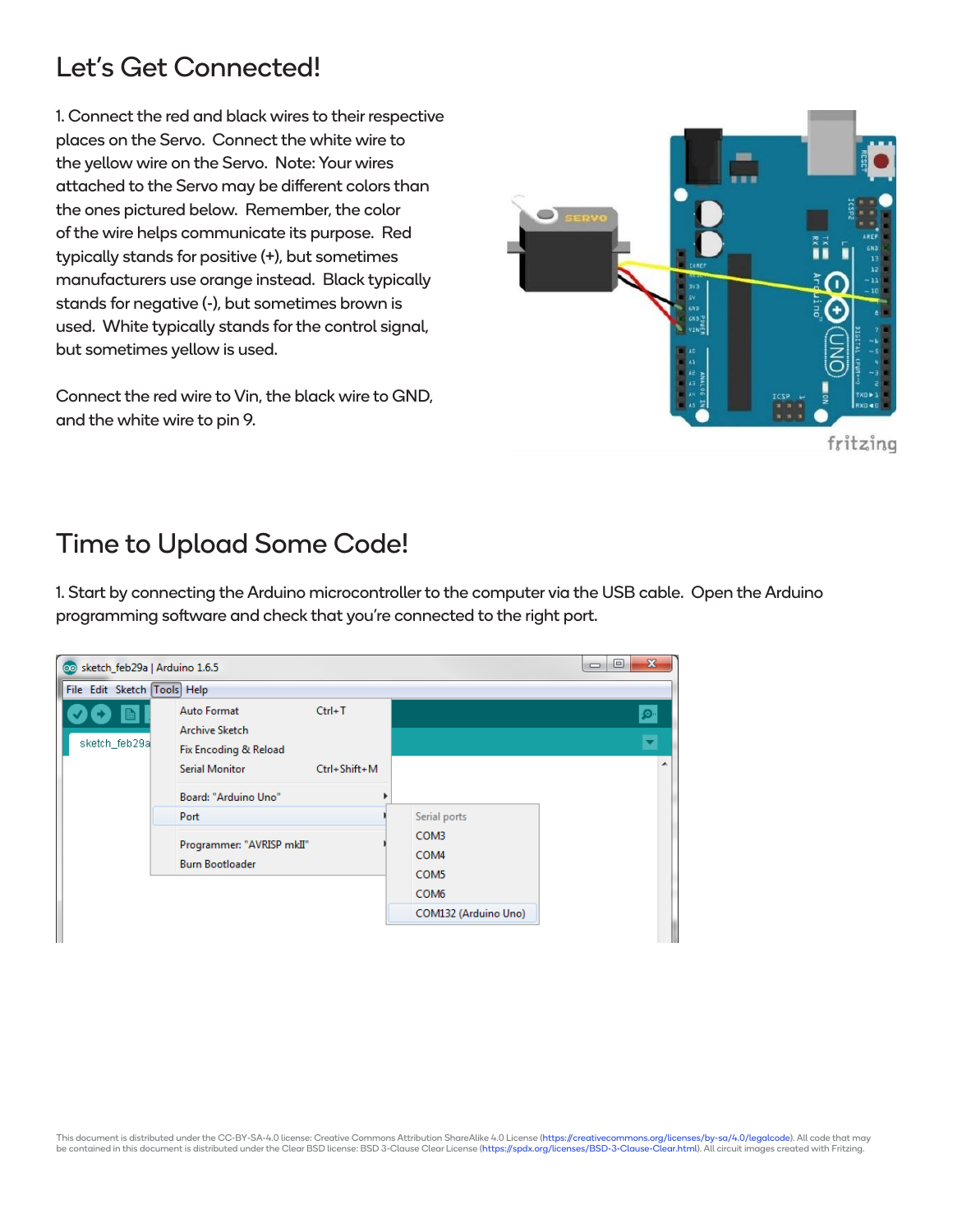2. The motion you will use for this activity is detailed in the example "Sweep". This is an example that is already on Arduino and you can open it and use it as your own. Go to File > Examples > Servo > Sweep.

|                             | So sketch_nov01a   Arduino 1.6.5 |                       | $\Box$ $\Box$ $\mathbf{x}$ |
|-----------------------------|----------------------------------|-----------------------|----------------------------|
| File Edit Sketch Tools Help |                                  |                       |                            |
| New                         | $Ctrl + N$                       |                       | p.                         |
| Open                        | $Ctrl + O$                       |                       |                            |
| Open Recent                 |                                  |                       |                            |
| Sketchbook                  |                                  |                       | ▲                          |
| <b>Examples</b>             |                                  | 01.Basics             | to run once:<br>Þ,         |
| Close                       | $Ctrl + W$                       | 02.Digital            |                            |
| Save                        | $Ctrl + S$                       | 03.Analog             |                            |
| Save As                     | Ctrl+Shift+S                     | 04.Communication      |                            |
| Page Setup                  | Ctrl+Shift+P                     | 05.Control            |                            |
| Print                       | $Ctrl + P$                       | 06.Sensors            |                            |
|                             |                                  | 07.Display            |                            |
| Preferences                 | Ctrl+Comma                       | 08.Strings            | to run repeatedly:         |
| Quit                        | $Ctrl + Q$                       | 09.USB                |                            |
|                             |                                  | 10.StarterKit         |                            |
|                             |                                  | ArduinoISP            |                            |
|                             |                                  | <b>Bridge</b>         |                            |
|                             |                                  | <b>EEPROM</b>         |                            |
|                             |                                  | Esplora               |                            |
|                             |                                  | <b>Ethernet</b>       |                            |
|                             |                                  | Firmata               |                            |
|                             |                                  | <b>GSM</b>            |                            |
|                             |                                  | LiquidCrystal         |                            |
|                             |                                  | <b>Robot Control</b>  |                            |
|                             |                                  | <b>Robot Motor</b>    |                            |
|                             |                                  | <b>SD</b>             |                            |
|                             |                                  | Servo                 | Knob                       |
|                             |                                  | <b>SoftwareSerial</b> | Sweep                      |
|                             |                                  | <b>SPI</b>            |                            |
|                             |                                  | Stepper               | Arduino Uno on COM233      |
|                             |                                  | <b>TET</b>            |                            |

This document is distributed under the CC-BY-SA-4.0 license: Creative Commons Attribution ShareAlike 4.0 License (https://creativecommons.org/licenses/by-sa/4.0/legalcode). All code that may<br>be contained in this document i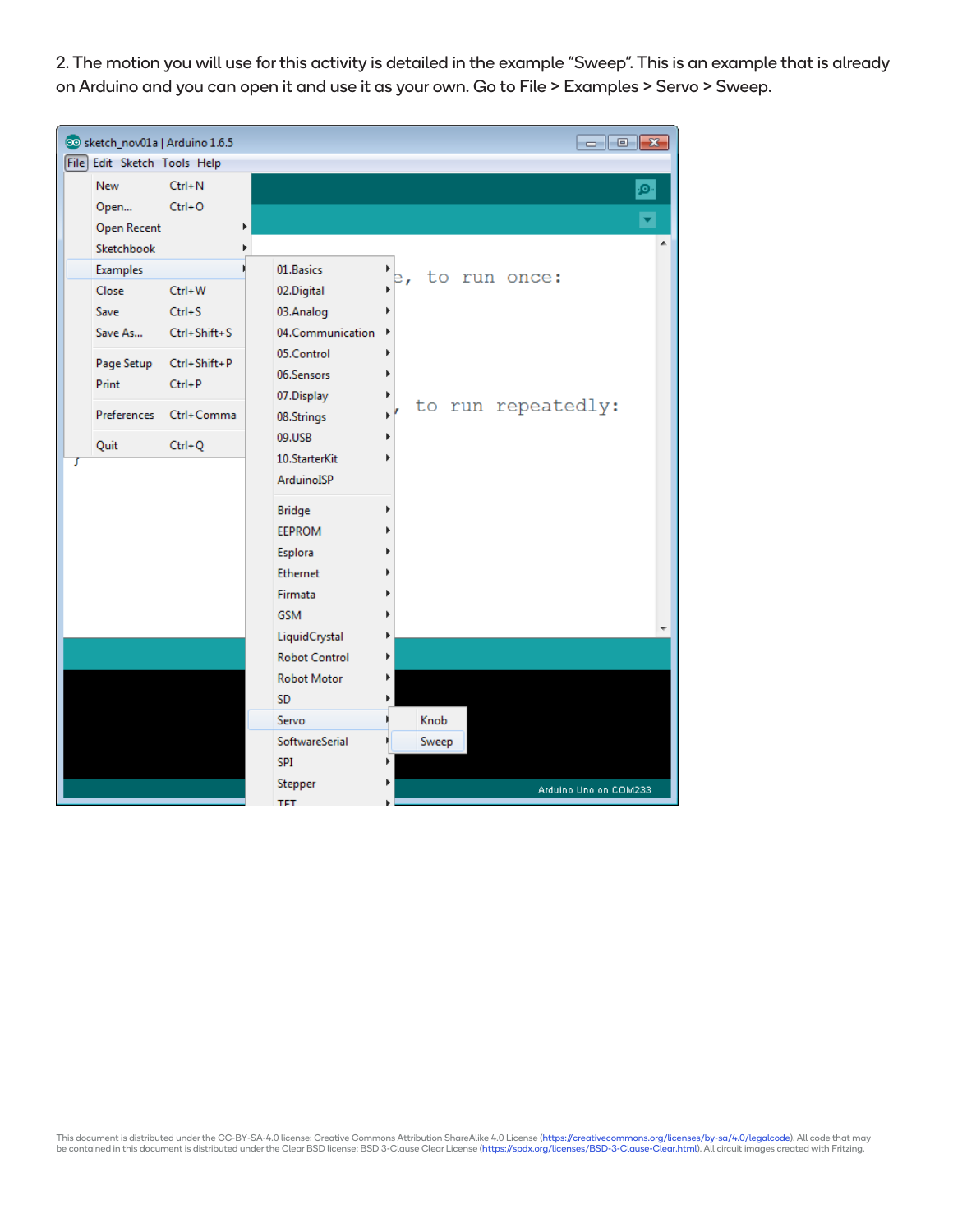The example code is below. Be sure to upload this code to the microcontroller to see your Servo sweep.

```
Co Sweep | Arduino 1.6.5
File Edit Sketch Tools Help
 00 B B B
                                                                                               ٠Ø
 Sweep §
 http://www.arduino.cc/en/Tutorial/Sweep
 \star /
 #include <Servo.h>
 Servo myservo; // create servo object to control a servo
                  // twelve servo objects can be created on most boards
 int pos = 0; // variable to store the servo position
 void setup()
 \mathcal{L}myservo.attach(9); // attaches the servo on pin 9 to the servo object
 \mathcal{F}void loop()
   for (pos = 0; pos <= 180; pos += 1) // goes from 0 degrees to 180 degrees
                                        // in steps of 1 degree
   \overline{A}// tell servo to go to position in variable 'pos'
     myservo.write(pos);
                                       // waits 15ms for the servo to reach the position
     delay(15);
   ₿
   for (pos = 180; pos>=0; pos-=1) // goes from 180 degrees to 0 degrees
   \mathcal{L}myservo.write(pos);
                                       // tell servo to go to position in variable 'pos'
     delay(15);// waits 15ms for the servo to reach the position
   \mathcal{E}
```
Focusing on the section boxed in red, this example uses a "for" statement. Once the program enters a "for" statement, it stays there until the condition within the "for" statement has been completed (which is why it is often called a "for loop").

The first statement: " $for (pos = 0; pos \le 180; pos += 1)$ " uses "pos" as a variable for the position of the Servo motor. A variable is a place holder used to store information. In this example it stores the position of the Servo motor over time. The position value, stored in the variable "pos", is initially set to 0 **(int pos = 0)**. The code will increase the "pos" variable by 1 **(pos += 1)** each time it runs through the **for** statement. The **for** statement is programmed to repeat until **(pos <= 180)** so the statement ends after the variable "pos" is equal to 180.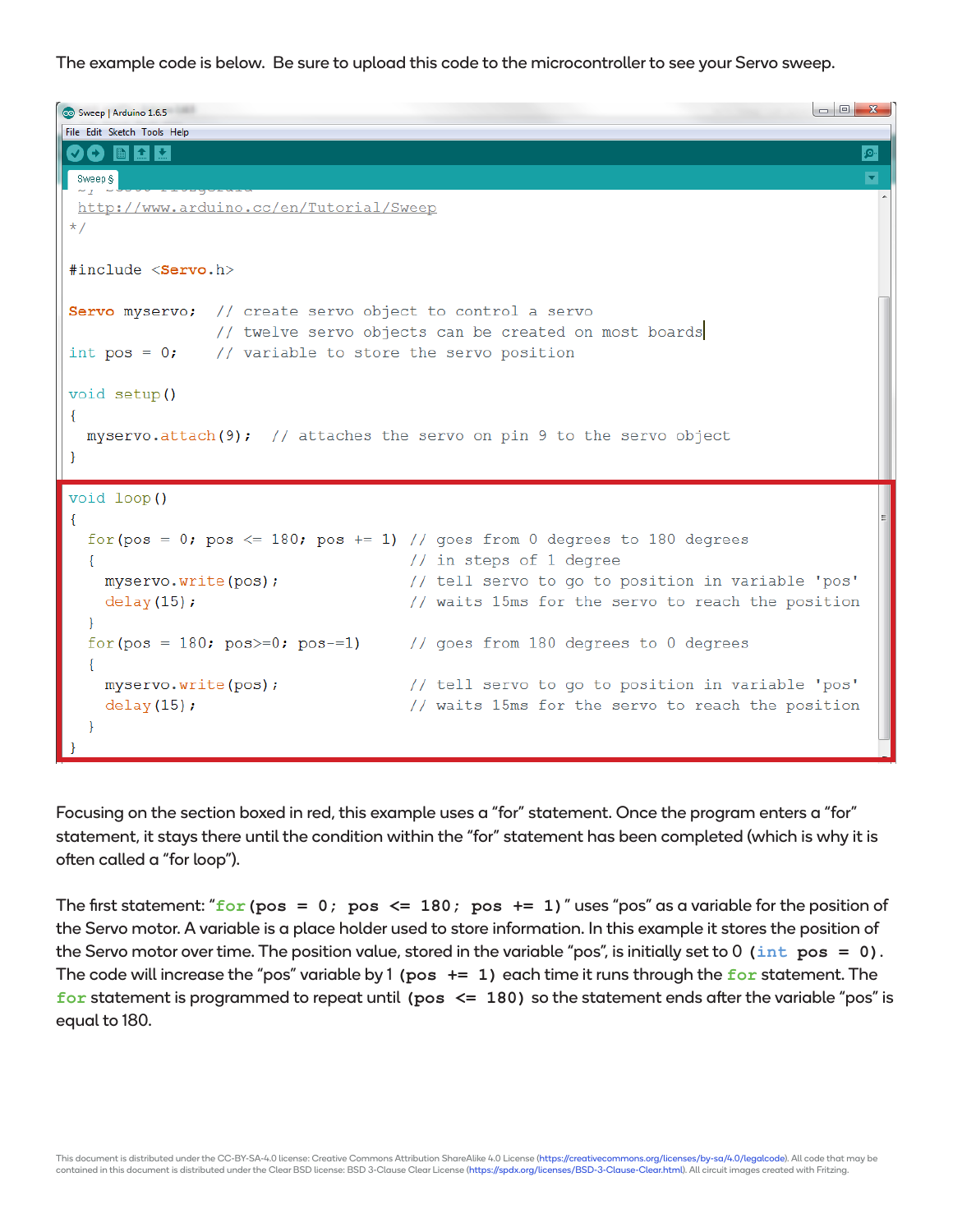Inside the brackets of the "for" statement are the actions that will take place during each iteration, "**myservo.write(pos);**" and then "**delay(15);**". This means that the Servo will go to 1 degree, then 2 degrees, then 3 degrees, and so forth, all the way up to 180 degrees. It will pause for 15 milliseconds at each degree, which is just enough time for the Servo to move one degree, before it moves again, making it look like a continuous motion. The Servo moves 180 degrees at a rate of one degree every 15 milliseconds which means it should take it 2700 (15ms \* 180 degrees) milliseconds (or 2.7 seconds) to sweep from 0 to 180 degrees.

Once the position value (the "pos" variable) reaches 180, the program moves out of this "for" statement to the next line of code, which happens to be another "for" statement. The next "for" statement, which reads that we will start at 180 and decrease the position value by 1 until we reach 0. This also results in the Servo moving to the angle defined by the variable "pos".

### Tips for Success!

- If you're having errors uploading, check that you have written everything correctly and that you are connected to the right port.
- If your Servo isn't working, make sure all the wires are connected properly and check that the Servo isn't broken (try testing it with a different Servo).

# Are You Ready for Some Challenges?

If you completed the LED Fade activity, you may have taken on the challenge of using the same type of code to control a Servo. If you haven't yet completed that challenge, go back and try it before moving on. That code may have looked something like this:

| © Fade   Arduino 1.6.5<br>$\Box$                                | $\Box$<br>$\mathbb{Z}$ |  |  |  |
|-----------------------------------------------------------------|------------------------|--|--|--|
| File Edit Sketch Tools Help                                     |                        |  |  |  |
| $\mathbf{O}$ be the $\mathbf{L}$                                | ۰ءِ                    |  |  |  |
| Fade §                                                          |                        |  |  |  |
| #include <servo.h></servo.h>                                    |                        |  |  |  |
| <b>Servo</b> myservo; // name the Servo                         |                        |  |  |  |
| int $pos = 0$ ; // the position of the Servo                    |                        |  |  |  |
| int degree $= 5$ ; // how many degrees to move the Servo by     |                        |  |  |  |
|                                                                 |                        |  |  |  |
| void setup $()$ {                                               |                        |  |  |  |
| myservo.attach(9); // attach the Servo to pin 9                 |                        |  |  |  |
| ł                                                               |                        |  |  |  |
|                                                                 |                        |  |  |  |
| $void loop()$ {                                                 |                        |  |  |  |
| myservo.write(pos); // set the position of the Servo            |                        |  |  |  |
| // change the position for next time through the loop:          |                        |  |  |  |
| $pos = pos + degree;$                                           |                        |  |  |  |
| // reverse the direction of the sweep at the ends of the sweep: |                        |  |  |  |
| if (pos == $0$    pos == 180) {                                 |                        |  |  |  |
| $degree = -degree$ ;                                            |                        |  |  |  |
| ł                                                               |                        |  |  |  |
| // wait for 30 milliseconds to see the sweeping effect          |                        |  |  |  |
| delay(30);                                                      |                        |  |  |  |
| ł                                                               |                        |  |  |  |

This document is distributed under the CC-BY-SA-4.0 license: Creative Commons Attribution ShareAlike 4.0 License (https://creativecommons.org/licenses/by-sa/4.0/legalcode). All code that may be contained in this document is distributed under the Clear BSD license: BSD 3-Clause Clear License (https://spdx.org/licenses/BSD-3-Clause-Clear.html). All circuit images created with Fritzing.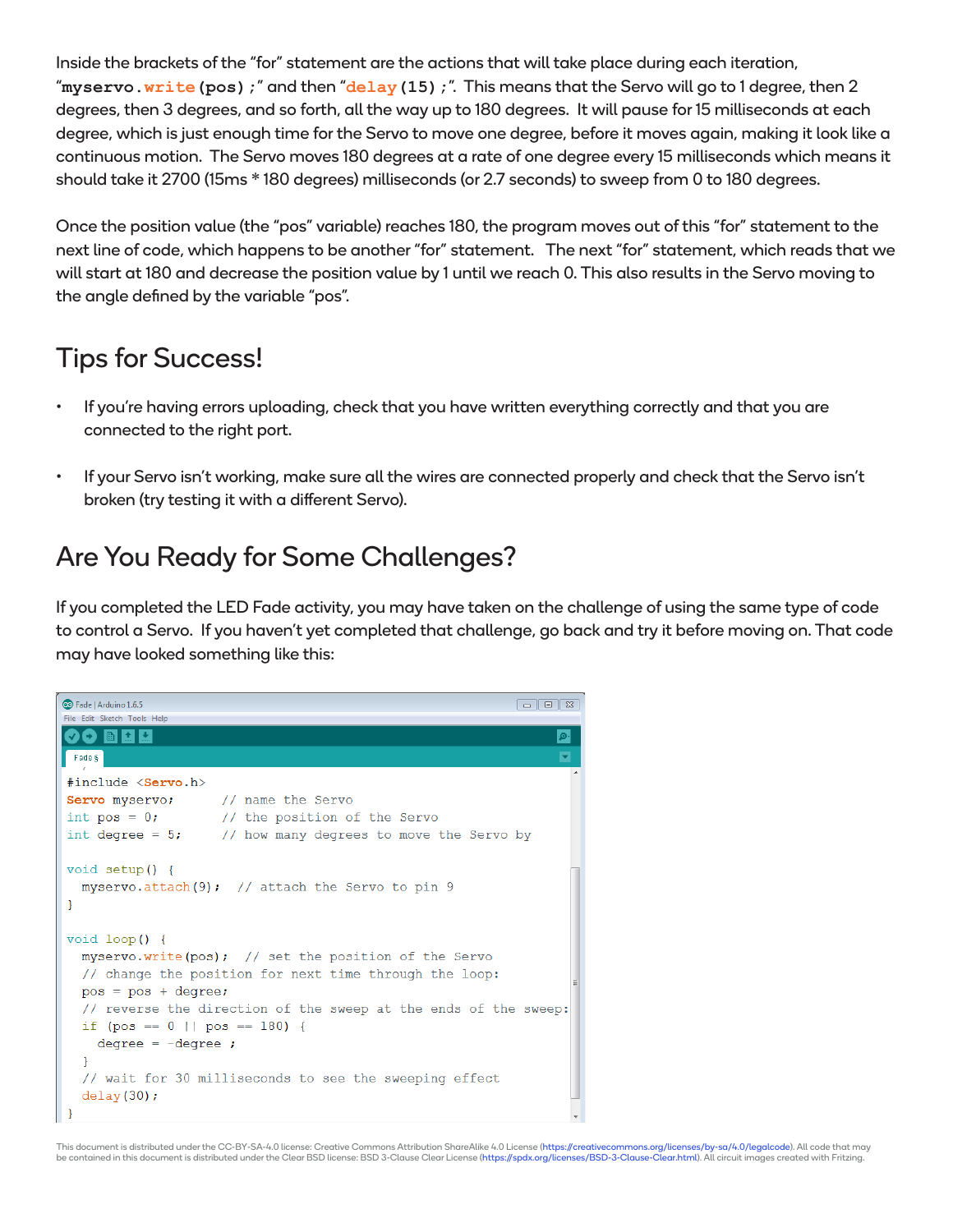This program would make the standard Servo move from 0 degrees to 180 degrees, moving 5 degrees at a time, and pausing for 30 milliseconds between each move, allowing the Servo enough time to move the necessary amount before moving again.

- 1. Can you modify the altered Fade example above to do the exact same motion as the Sweep example code? You'll need to change the degree and the delay.
- 2. Can you use the Sweep example and alter it to make an LED fade on and off? Use the same logic of the Fade code, but use the "for" statement of the Sweep example instead of the "if" statement of the Fade example.

### Challenge Solutions

Challenge 1 Solution:

```
© Fade | Arduino 1.6.5
                                                                \boxed{\phantom{a}}File Edit Sketch Tools Help
  O B A LI
 Fade §
#include <Servo.h>
Servo myservo;
                    // name the Servo
int pos = 0;
                      // the position of the Servo
int degree = 1;
                    // move the Servo by 1 degree
void setup() {
  myservo.attach(9); // attach the Servo to pin 9
\mathcal{F}void loop() {
  myservo.write(pos); // set the position of the Servo
  // change the position for next time through the loop:
  pos = pos + degree;// reverse the direction of the sweep at the ends of the sweep:
  if (pos == 0 || pos == 180) {
    degree = -degree;
  \mathcal{F}// wait for 15 milliseconds to see the sweeping effect
  delay(15);
```
#### Challenge 1 Explanation:

Now, there is a 15 millisecond wait at each degree instead of a 30 millisecond wait every 5 degrees, so the Servo will make the exact same sweeping motion as it would with the sweep example.